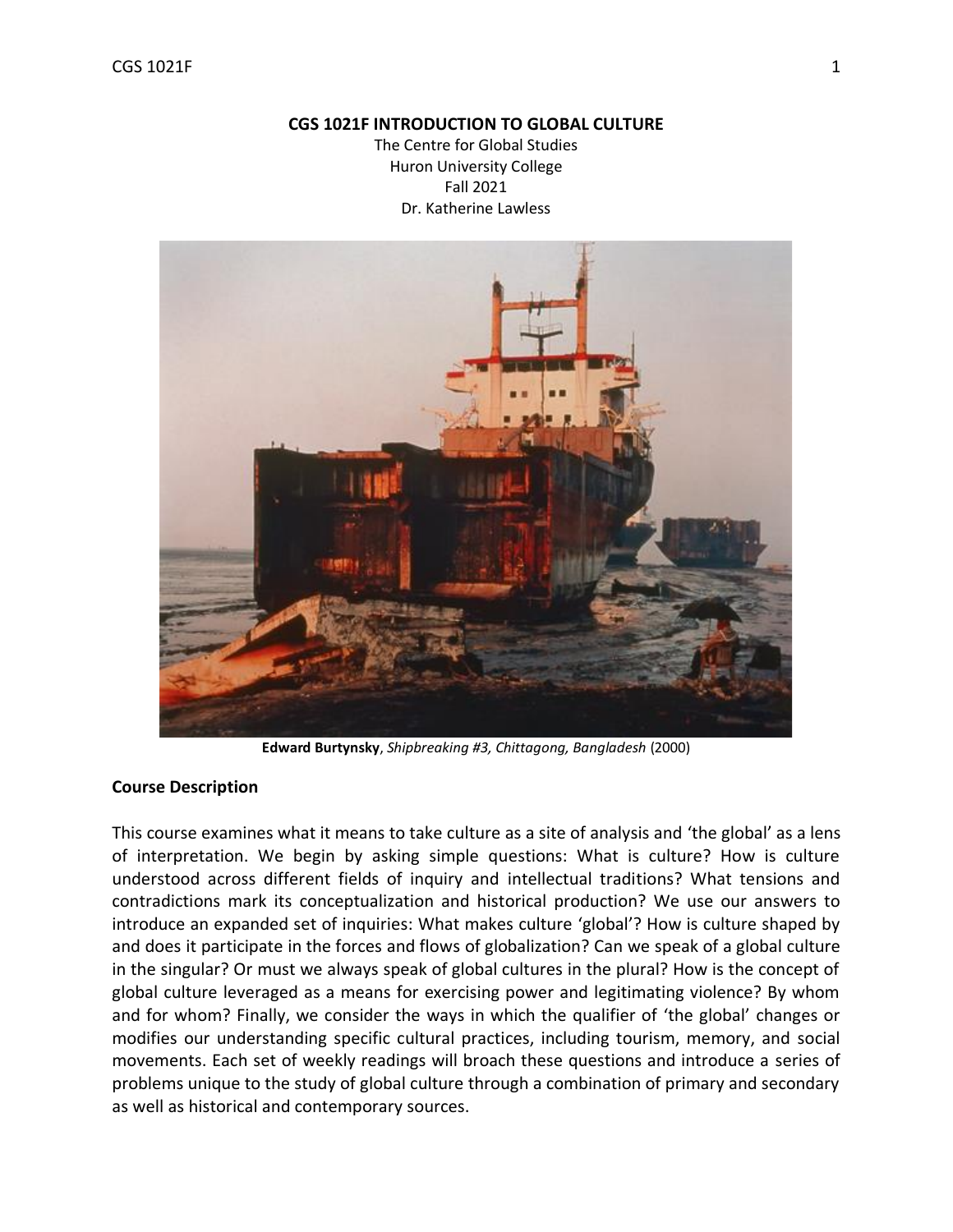## **Course Information**

| Professor                  | Dr. Katherine (Kate) Lawless, A211             |  |
|----------------------------|------------------------------------------------|--|
| <b>Contact Information</b> | 519-438-7224 x705; klawles@uwo.ca              |  |
| <b>Class Time</b>          | Wednesday 8:30-9:30 (Zoom); Friday 8:30-10:30  |  |
| <b>Office Hour</b>         | Fridays 10:30-11:30 (by appointment, via Zoom) |  |
| Room                       | V208                                           |  |

## **Learning Outcomes**

Upon completing this course, students will be able to:

- 1) Recognize and define key terms associated with the study of global culture
- 2) Understand and explain theories of culture and its globalization across different fields of inquiry
- 3) Locate and evaluate credible, reliable, and relevant source material
- 4) Synthesize and analyze information gathered from diverse scholarly sources
- 5) Map and participate in key debates concerning issues in global culture
- 6) Produce an original argument in response to a key debate in global culture
- 7) Demonstrate the skillful use of evidence to support claims
- 8) Write effectively for different audiences and genres

## **Methods of Instruction, Conduct and Expectations**

This course uses short lectures along with large and small group discussion. Study questions will be provided each week to guide you through the course content. These questions will serve as foundation for the in-class discussion as well as the final exam.

## Class time:

Scheduled class time will be organized as follows. **Wednesdays:** This time is reserved for tutorials or workshops regarding upcoming assignments. These workshops will be held using Zoom—a series of links will be provided in advance on OWL. Some of these workshops will be led by members of the broader Huron community. We may not meet every Wednesday. **Fridays:** This two-hour period is reserved for a short lecture (20-30 minutes) followed by discussion regarding the readings and lectures. We will always meet on Fridays.

# What you can expect from me:

I see my role in the classroom as one of mentorship and dialogue. My aim is to guide you toward new modes of understanding, which sometimes means revealing uncomfortable truths. I do not always have answers. My job is not to tell you how things really are, but to ask and help you to ask the right questions so that you can find answers for yourself. While I recognize that you all bring valuable ideas and perspectives to the classroom that reflect your unique life experiences,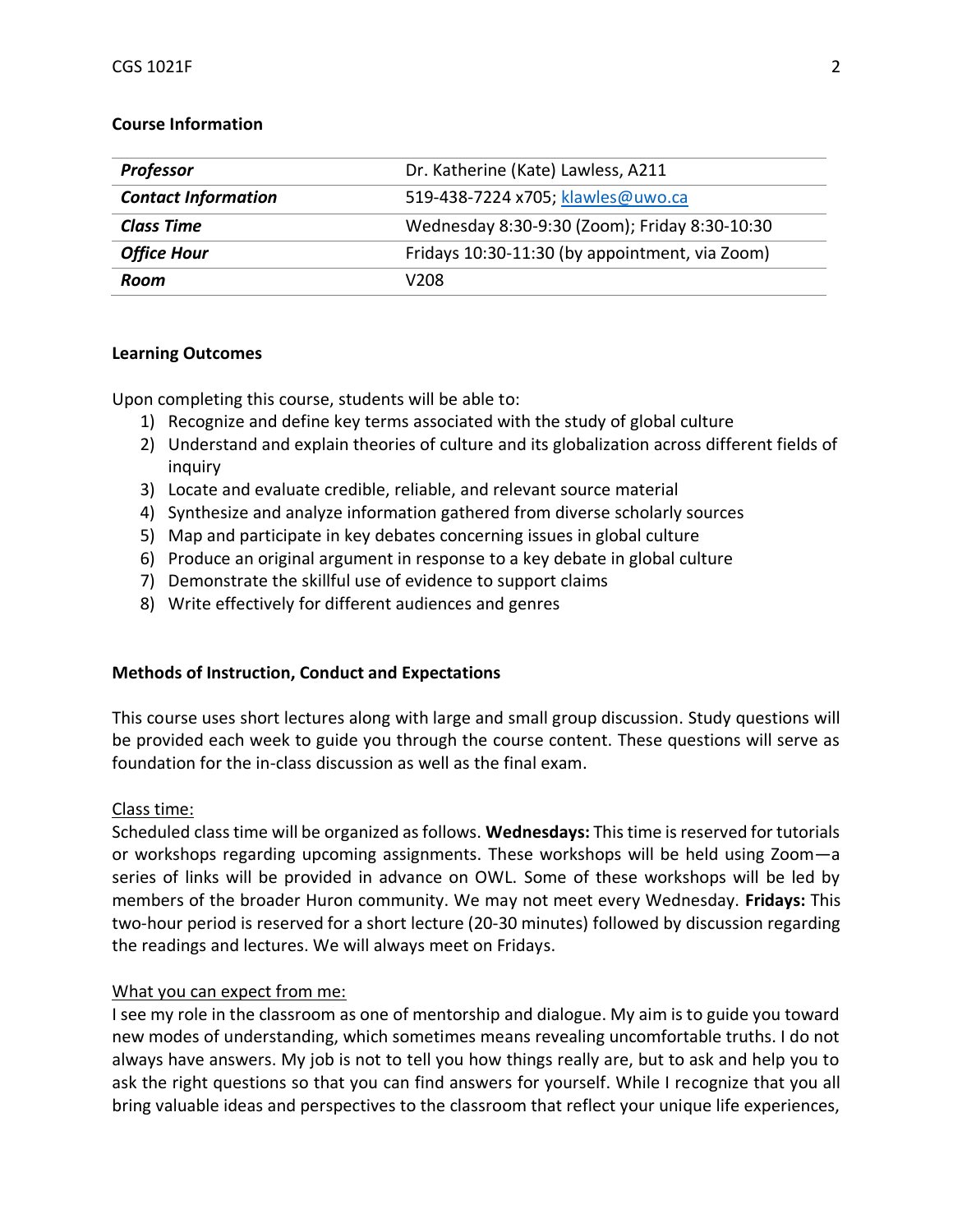at times I may challenge your ideas, not to be dismissive but to force you to reflect on your founding assumptions. My primary aim is to inspire you to not only learn about the world but change it. To this end, I strive to make my classroom a space in which we can safely question both our own and others' ideas of how things do and should work.

Each week I will provide a formal Lesson Page on OWL, which will include embedded multi-media content as well as a full study guide featuring learning outcomes and study questions to guide you through the course material. Lesson Pages will be available one week prior to class. You will find clear guidelines and rubrics for each assignment on the appropriate Assignment Page in OWL.

If I have to cancel class for some reason, I will make every attempt to let you know in advance. I recognize that we are all balancing multiple and sometimes competing commitments, myself included. For this reason, it is important that we keep the lines of communication open. I will communicate with you primarily using the Announcements feature in OWL. **Please check your email before coming to class in case of a cancellation.**

# What I expect from you:

I see your role in the classroom as one of dedicated participant and willing collaborator. I expect you to take yourself and your peers seriously. Each week you must be prepared to engage in meaningful intellectual conversation. This entails doing the required readings, viewing multimedia content, and studying the material. As you do this, you should ask many questions and reflect on your own assumptions as well as those made by your interlocutors. You will not understand everything you read, and this is absolutely fine. Learning how to read scholarly material is like learning a new language; understanding will come with time and practice.

My courses require a high degree of self-motivation and self-regulation. This means you must develop and exercise a good sense of organization, hold yourself accountable and seek various forms of external help when necessary. While I provide clear guidelines for each assignment, it is up to you to put in the work of interpreting and implementing them. Overall, I expect you to be honest and forgiving with yourself and your fellow collaborators while maintaining a high level of intellectual and academic rigour. You will get out of this course as much as you put into it. On average, you can expect to dedicate roughly 6-8 hours per week to this class; this includes time spent on readings and lesson pages (2-3 hours), assignments (1-2 hours), and lectures, discussions and workshops (3 hours).

| Assignment            | Length            | <b>Value</b> | Due Date | LOs  |
|-----------------------|-------------------|--------------|----------|------|
| <b>Weekly Quizzes</b> | 5 multiple choice | $10\%$ (p/f) | Weekly   | 1, 2 |
|                       | questions         |              |          |      |
| Annotated             | 10 sources        | 15%          | Oct 10   | 3, 8 |
| Bibliography          |                   |              |          |      |

## **Course Requirements**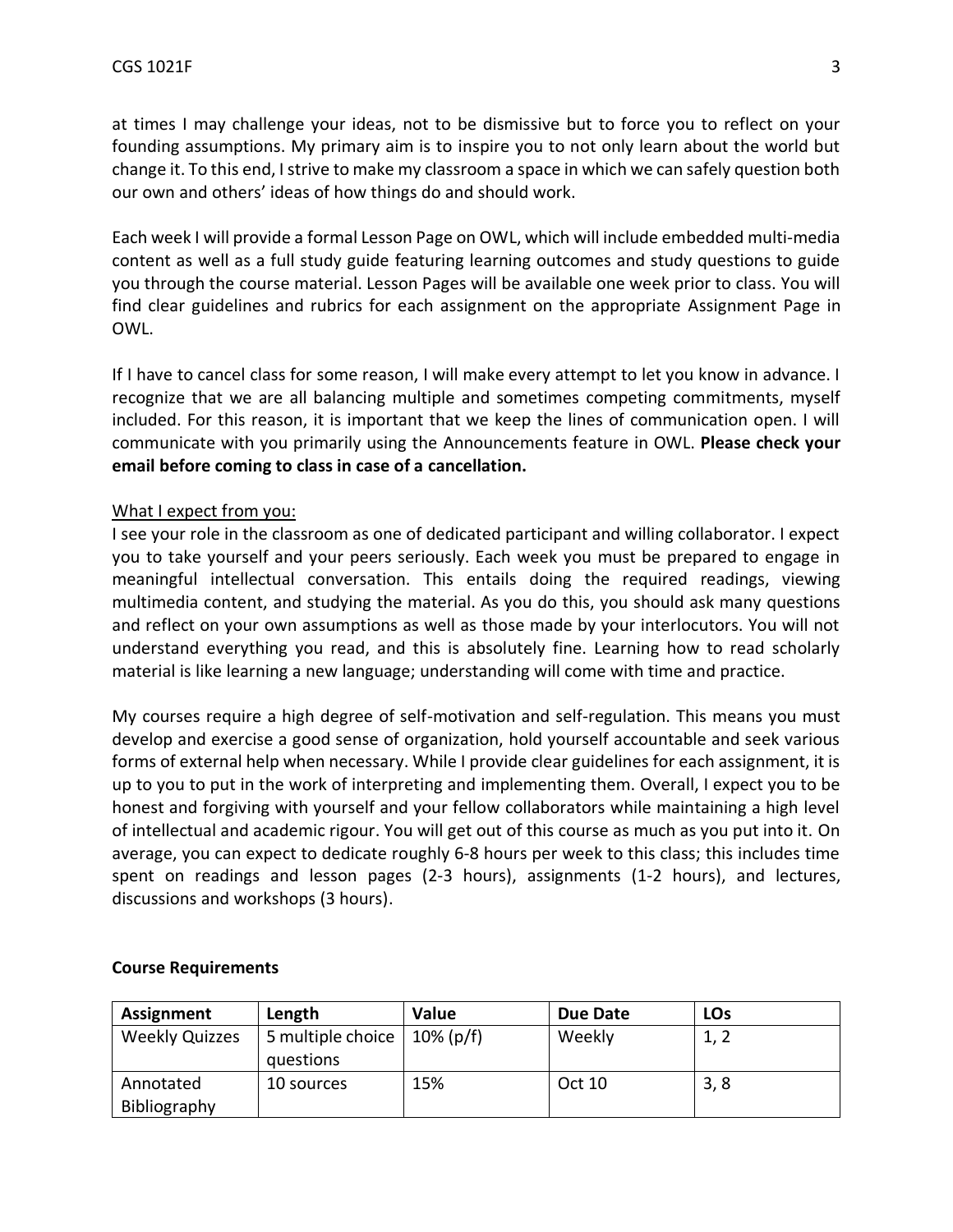| Literature            | 750-1000 words   | 20% | Oct 31          | 2, 4, 5, 8 |
|-----------------------|------------------|-----|-----------------|------------|
| Review                |                  |     |                 |            |
| <b>Position Paper</b> | 1250-1500        | 25% | November 28     | 6, 7, 8    |
|                       | words            |     |                 |            |
| Final Take-Home       | 20 multiple      | 30% | TBD, as         | 1, 2, 7    |
| Exam                  | choice questions |     | scheduled by    |            |
|                       | +500-word        |     | the registrar   |            |
|                       | essay            |     | during the exam |            |
|                       |                  |     | period          |            |

# **Assignment Descriptions**

# *Weekly Quizzes*

Each week, you will be required to complete a short multiple-choice quiz based on the course material prior to attending the class. The questions will test your knowledge and understanding of key concepts, historical events and processes, and primary theories and arguments. These quizzes will be administered via OWL. You will have 10 minutes to complete each quiz. For this reason, you should only take it after completing the course components for the week. These quizzes are graded on a pass/fail basis. A grade of 3/5 is required to pass. The purpose of this assignment is to highlight central ideas and test your basic knowledge as you progress through the course. For further information, please see Handout 1 in the "Handouts" folder of the Resources section on OWL.

# *Annotated Bibliography*

This assignment requires you to locate and evaluate a minimum of 10 sources related to your position paper topic; 2 should be course texts and 8 should be external. For each of your 10 sources, you will provide a critical annotation that includes a brief summary of the text, including the main argument and findings, as well as its relevance for your selected topic. The purpose of this assignment is to facilitate information literacy and source evaluation. It will serve as the foundation for your literature review. For further information, please see Handout 2 in the "Handouts" folder of the Resources section on OWL.

## *Literature Review*

This assignment will build on the work you did in your annotated bibliography. You will analyze the information in your sources to identify key themes and discourses, as well as points of agreement and disagreement. You will use this information to write a 3-4-page paper synthesizing source materials and outlining existing positions on your selected topic. You must use a minimum of 8 external sources and 2 course texts. The purpose of this assignment is to develop your capacity to identify, map, and intervene in broader scholarly conversations. For further information, please see Handout 3 in the "Handouts" folder of the Resources section on OWL.

## *Position Paper*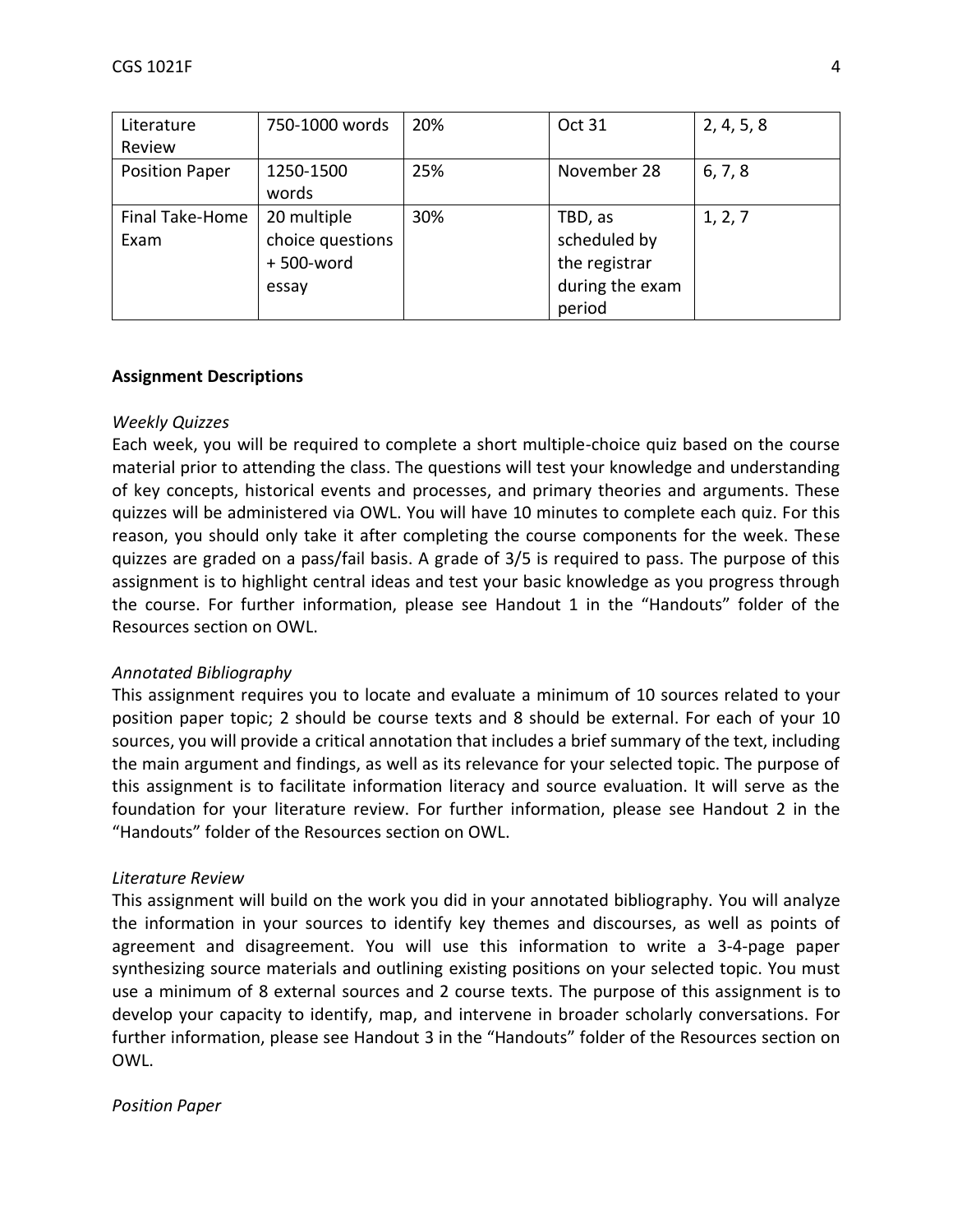The position paper is a unique piece of writing that requires you to position yourself on one side of a controversial issue. Accordingly, you will choose and defend your position on a debate or controversy relevant to the study of global culture. A list of significant debates will be provided, but you are equally free to choose your own. You should not only provide a rationale for your position, but also use scholarly evidence and fact-based research to support it. You must use a minimum of 8 external resources and 2 course texts. Overall, your goal is to persuade your reader of the validity of your position through a well-constructed and well-supported argument. Your literature review will provide context for your argument. The purpose of this assignment is to cultivate your capacities for inductive reasoning, argument formation, and the critical evaluation of information. For further information, please see Handout 4 in the "Handouts" folder of the Resources section on OWL.

## *Final Take-Home Exam*

For this final take-home examination, you will answer 20 multiple choice questions and write a 500-word critical response to one of two prompts to be provided one week before the due date, which will be scheduled by the registrar during the regular exam period. For further information, please see Handout 5 in the "Handouts" folder of the Resources section on OWL.

### *Assignment Submission and Grading*

All assignments must be submitted to the appropriate assignment page on OWL by 11:55pm on the designated deadline. Assignments submitted after the deadline will receive a grade but no feedback. No assignments will be accepted after December 3.

#### **Course Texts**

There are no required texts for this course. All assigned readings will be posted in the Resources section of our OWL site, which can be accessed using the left-hand toolbar.

# **Reading Schedule**

# **Week 1: Sept 8/10**

#### **Introductions**

- Course Syllabus
- Edwards, Paul N. 2019. *How to Read a Book, v5.0*. School of Information, University of Michigan. Available at:<https://pne.people.si.umich.edu/PDF/howtoread.pdf>

## **Week 2: Sept 15/17**

## **What is culture?**

• Williams, Raymond. 1976/1985. "Culture." In *Keywords: A Vocabulary of Culture and Society*, 76-82. Oxford University Press. Available at: [https://www.d.umn.edu/~cstroupe/handouts/general/culture\\_williams\\_keywords.pdf](https://www.d.umn.edu/~cstroupe/handouts/general/culture_williams_keywords.pdf)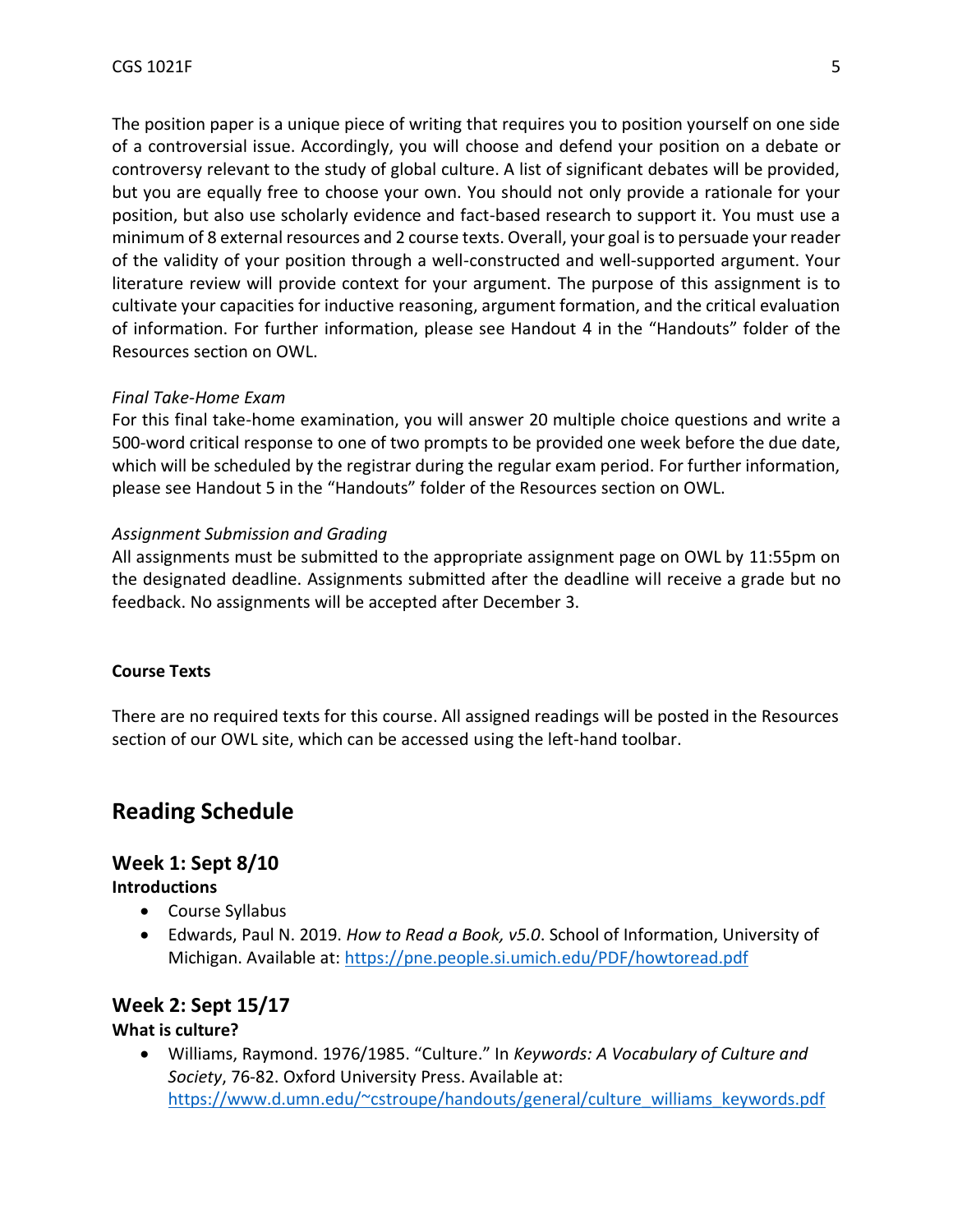- Barker, C. 2004. "Culture." In *The SAGE dictionary of cultural studies*, 45-46. London: SAGE Publications Ltd. (LIB)
- Pieterse, Jan Nederveen. 2020. "Chapter 1: What is culture?" In *Globalization and Culture: Global Melange*, 7-20. New York: Rowman & Littlefield.

# **Week 3: Sept 22/24**

# **Enter the global**

- Featherstone, Mike. 2006. "Genealogies of the Global." In *Theory, Culture & Society* 23, no. 2-3: 387-392. (LIB)
- Isar, Yudhishthir Raj. 2012."Global Culture, Media." In *Encyclopedia of Global Studies*, edited by Helmut K. Anheier and Mark Juergensmeyer, 654-660. Thousand Oaks, CA: SAGE Publications, Inc.
- Pieterse, Jan Nederveen. 2020. "Chapter 4: Globalization and Culture: Three Paradigms." In *Globalization and Culture: Global Melange*, 59-80. New York: Rowman & Littlefield.

# **Week 4: Sept 29/Oct 1**

# **Mass media as global culture?**

- Horkheimer, Max and Theodor Adorno. 2002. "The Culture Industry: Enlightenment as Mass Deception." In *Dialectic of enlightenment: Philosophical fragments*, translated by Gunzelin Schmidt Noerr, edited by Edmund Jephcott, 94-136. Stanford, CA, CA: Stanford University Press.
- Lash, Scott and Celia Lury. 2007. "Introduction." In *Global Culture Industry*, pp. 1-15. Polity Press.

# **Week 5: Oct 6/8**

# **Global terror**

- Baudrillard, Jean. 2003. "The Violence of the Global." In CTHEORY, translated by Francois Debrix, edited by Arthur and Marilouise Kroker. Available at: [http://ctheory.net/ctheory\\_wp/the-violence-of-the-global/](http://ctheory.net/ctheory_wp/the-violence-of-the-global/)
- Kellner, Douglas. 2004. "9/11, Spectacles of Terror and Media Manipulation." In *Critical Discourse Studies* 1, no. 1: 41-64.

# **Week 6: Oct 13/15**

# **On cosmopolitanism**

- Kant, Immanuel. 1795. "Toward Perpetual Peace: A Philosophical Sketch." Available at: <http://www2.hawaii.edu/~freeman/courses/phil320/21.%20Perpetual%20Peace.pdf>
- Cheah, Pheng. 2006. "Cosmopolitanism." In *Theory, Culture & Society* 23, no. 2-3: 486- 496.

**Week 7: Oct 20/22 Global culture as hybrid**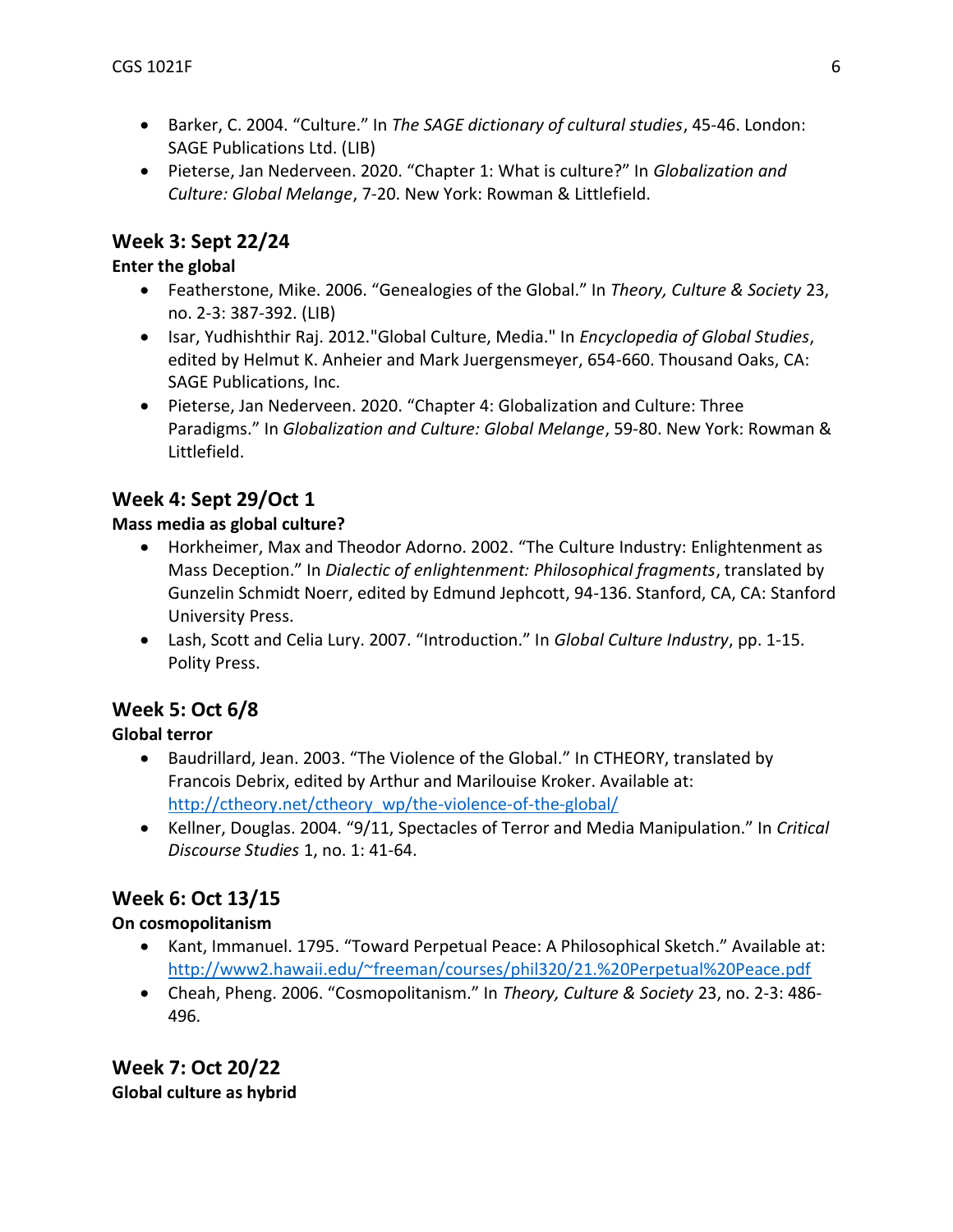- Burke, Peter. 2009. "Introduction." In *Cultural Hybridity*, 1-12. Polity Press.
- Bhabha, Homi. 2011. "Hybridity." *Translation: a transdisciplinary journal*: 19-20. Rome, Italy: Edizioni di storia e letteratura. (an excerpt from *The Location of Culture*, 1994)
- Pieterse, Jan Nederveen. 2020. "Chapter 5: Globalization as Hybridization." In *Globalization and Culture: Global Melange*, 81-103. New York: Rowman & Littlefield.

# **Week 8: Oct 27/29**

# **The Violence of Globalization**

- Nixon, Rob. 2011. "Introduction." In *Slow Violence*, 1-14. Cambridge, MA: Harvard University Press.
- Shiva, Vandana. 2002. "The Violence of Globalization." *Canadian Woman Studies* 21: 15–17.

# **READING WEEK: November 1-7**

# **Week 9: Nov 10/12**

**Midterm check-in**

• Classes this week are reserved for student-professor meetings.

# **Week 10: Nov 17/19**

# **Global Tourism**

- Kincaid, Jamaica. 1988/2000. *A Small Place*. Farrar, Strauss and Giroux. Read excerpts: 1- 19, 23-37, and 77-81.
- MacNeille, Susan. 2009. "36 hours in Antigua." In *The New York Times*: <https://www.nytimes.com/2009/02/15/travel/15hours.html>
- Drake, Monica. 2016. "Jamaica Kincaid's Antigua." In *The New York Times*: <https://www.nytimes.com/2016/07/17/travel/antigua-jamaica-kincaid.html>

# **Week 11: Nov 24/26**

# **Global memory**

- Bell, Duncan, ed. 2006. "Introduction: Memory, Trauma and World Politics." In *Memory, Trauma and World Politics: Reflections on the Relationship Between Past and Present*, 1- 29. New York, NY: Palgrave Macmillan Memory Studies.
- Assman, Jan. 2010. "Globalization, Universalism and the Erosion of Cultural Memory" In *Memory in a Global Age: Discourses, Practices and Trajectories*, edited by Aleida Assmann and Sebastian Conrad, 121-137. New York, NY: Palgrave Macmillan Memory Studies: [http://archiv.ub.uni](http://archiv.ub.uni-heidelberg.de/propylaeumdok/1831/1/Assmann_Globalization_2010.pdf)[heidelberg.de/propylaeumdok/1831/1/Assmann\\_Globalization\\_2010.pdf](http://archiv.ub.uni-heidelberg.de/propylaeumdok/1831/1/Assmann_Globalization_2010.pdf)

# **Week 12: Dec 1/3**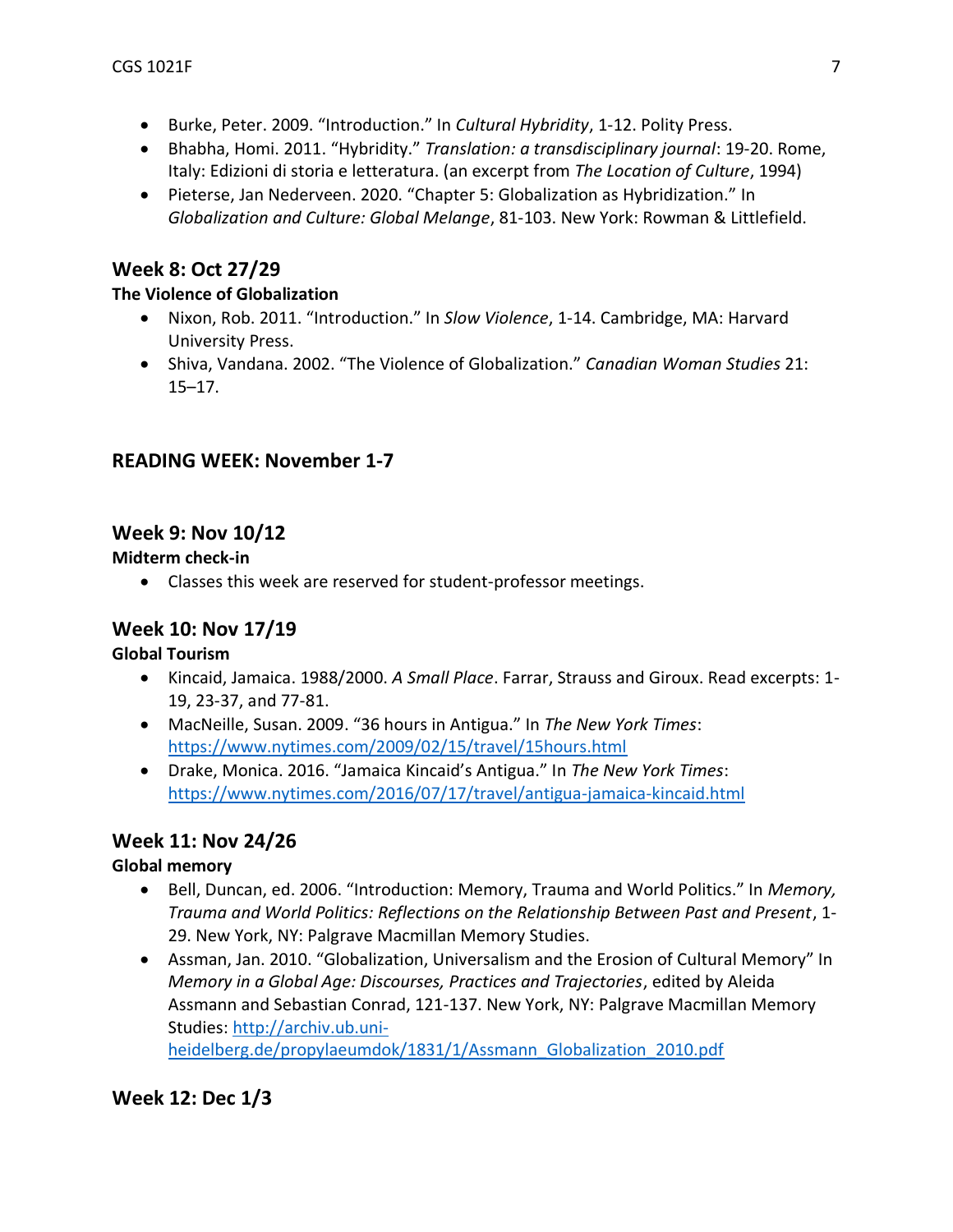# **Global cultures of resistance**

- Gilroy, Paul. 1993. "The Black Atlantic as a Counterculture of Modernity." In *The Black Atlantic: Modernity and Double-Consciousness*, 1-40. Connecticut, MA: Harvard Univrsity Press.
- Simpson, Leanne, Rinaldo Walcott and Glen Sean Coulthard. 2018. "Idle No More and Black Lives Matter: An Exchange (Panel Discussion)." In *Studies in Social Justice* 12, no. 1: 75-89.<https://doi.org/10.26522/ssj.v12i1.1830>

# **Additional Resources**

Our course reading schedule uses Chicago style citation (Author-Date System), which you can learn more about here:

[https://owl.purdue.edu/owl/research\\_and\\_citation/chicago\\_manual\\_17th\\_edition/cmos\\_form](https://owl.purdue.edu/owl/research_and_citation/chicago_manual_17th_edition/cmos_formatting_and_style_guide/chicago_manual_of_style_17th_edition.html) atting and style guide/chicago manual of style 17th edition.html

Or here: [https://uwaterloo.ca/writing-and-communication-centre/resources-chicago-manual](https://uwaterloo.ca/writing-and-communication-centre/resources-chicago-manual-style-author-date)[style-author-date](https://uwaterloo.ca/writing-and-communication-centre/resources-chicago-manual-style-author-date)

"How to Read an Assignment" (Harvard University Writing Center): <https://writingcenter.fas.harvard.edu/pages/how-read-assignment>

Davis, Suzanne. 2019. "7 Sensational Essay Hooks that Grab Readers' Attention": [https://www.academicwritingsuccess.com/7-sensational-essay](https://www.academicwritingsuccess.com/7-sensational-essay-hooks/#:~:text=A%20strong%20statement%20hook%20is,or%20disagrees%20with%20your%20statement.)[hooks/#:~:text=A%20strong%20statement%20hook%20is,or%20disagrees%20with%20your%20](https://www.academicwritingsuccess.com/7-sensational-essay-hooks/#:~:text=A%20strong%20statement%20hook%20is,or%20disagrees%20with%20your%20statement.) [statement.](https://www.academicwritingsuccess.com/7-sensational-essay-hooks/#:~:text=A%20strong%20statement%20hook%20is,or%20disagrees%20with%20your%20statement.)

Critical Reading Handout (U of T): [https://www.utsc.utoronto.ca/twc/sites/utsc.utoronto.ca.twc/files/resource](https://www.utsc.utoronto.ca/twc/sites/utsc.utoronto.ca.twc/files/resource-files/CriticalReading.pdf)[files/CriticalReading.pdf](https://www.utsc.utoronto.ca/twc/sites/utsc.utoronto.ca.twc/files/resource-files/CriticalReading.pdf)

Guptill, Amy. 2016. *Writing in College: From Competence to Excellence*. Open SUNY Textbook: <https://opentextbc.ca/writingincollege/>

# **COURSE POLICIES**

# *Correspondence*

I will make every attempt to reply to messages on the same day if they are received between the hours of 9am and 5pm. I do not necessarily check my messages after 5pm on weekdays or at all on weekends. Kindly allow 48 hours before sending a gentle reminder. In the case of an urgent message, please contact me instead by telephone.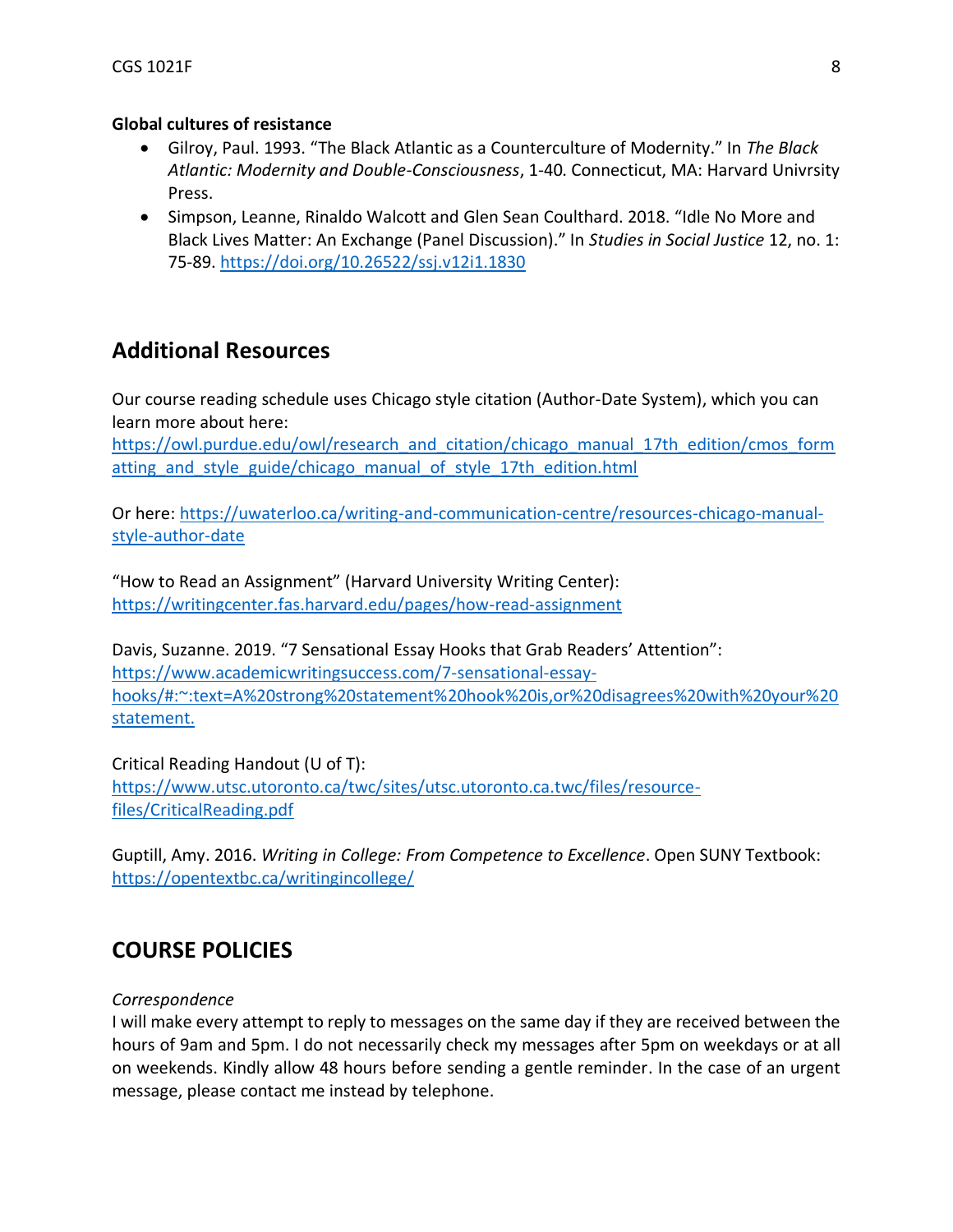# *Office Hours and Appointments*

If you wish to utilize office hours, please contact me at least 24 hours in advance to make an appointment. Appointments are limited within the designated time and granted on a first-come, first-serve basis. If you are unable to attend office hours, please contact me to discuss an alternative appointment time; I will do my utmost to accommodate. For any appointment, please come prepared with specific questions and concerns to facilitate a productive meeting.

# *Class Cancellations*

In the event of unexpected class cancellations, I will post an announcement on OWL as soon as possible and I will circulate it as an email. Every attempt will be made to post cancellations in advance. **Please check your email and/or OWL before each class.**

## *Grading Scale*

\*This is an adaptation of the approved scale used by Western University\*

| A+ (90-100)         | Superb. No mistakes, well-written, well-researched, original thesis. One<br>could scarcely expect better from a student at this level. |
|---------------------|----------------------------------------------------------------------------------------------------------------------------------------|
| A (80-89)           | Excellent. No mistakes, well-written and distinctive but not original. Superior<br>work that is clearly above average.                 |
| B (70-79)           | Good. No serious mistakes, well-written but not distinctive. Good work,<br>meeting all requirements, and eminently satisfactory.       |
| $C(60-69)$          | Fine. Some errors but demonstrates a basic understanding of the material.<br>Competent work, meeting basic requirements.               |
| $D(50-59)$          | Poor. Many errors, and a dubious grasp of the material. Fair work, minimally<br>acceptable.                                            |
| <b>F</b> (below 50) | Fail. Problematic on all fronts. No real grasp of material or complete lack of<br>effort.                                              |

## *Accommodations*

If you are having difficulty completing your assignments by the designated due dates, please contact me **by email or phone in advance of the deadline** and we can make alternative arrangements. You can also go through academic advising if the reasons are sensitive or confidential. There are no late penalties in my classes; however, please note that work handed in after the deadline will not receive feedback.

# *Assignment Discussion and Grade Appeals*

I will provide detailed feedback on all assignments to make the assigned grade clear. If you wish to discuss or appeal your grade you must make an appointment after the assignment has been returned. Before your appointment, please review the feedback in relation to assignment guidelines and grading scale (above).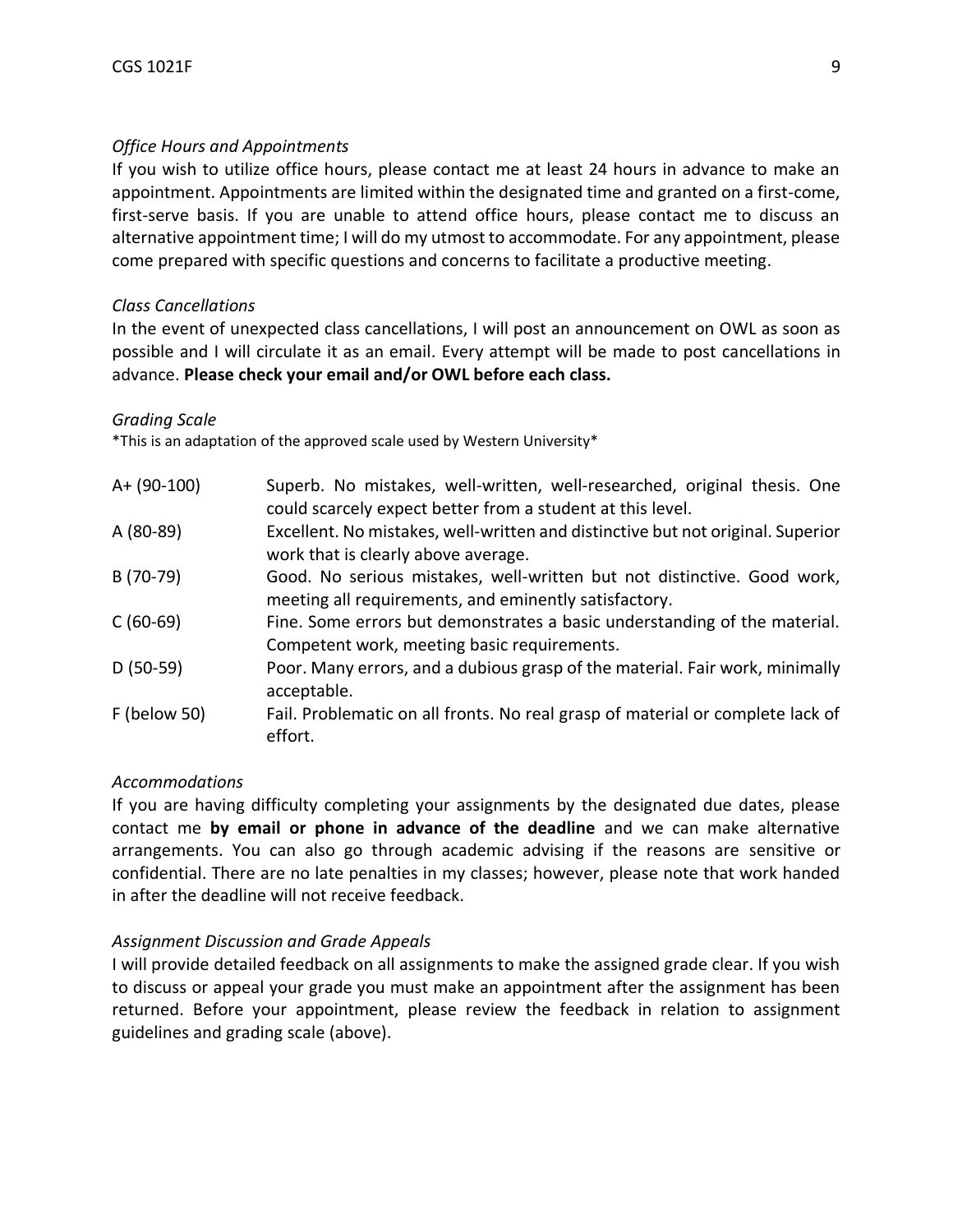

# **Appendix to Course Outlines: Academic Policies & Regulations 2021 - 2022**

#### **Prerequisite and Antirequisite Information**

Students are responsible for ensuring that they have successfully completed all course prerequisites and that they have not completed any course antirequisites. Unless you have either the requisites for this course or written special permission from your Dean to enroll in it, you may be removed from this course and it will be deleted from your record. This decision may not be appealed. You will receive no adjustment to your fees in the event that you are dropped from a course for failing to have the necessary prerequisites.

#### **Pandemic Contingency**

In the event of a COVID-19 resurgence during the course that necessitates the course delivery moving away from face-to-face interaction, all remaining course content will be delivered entirely online, typically using a combination of synchronous instruction (i.e., at the times indicated in the timetable) and asynchronous material (e.g., posted on OWL for students to view at their convenience). Any remaining assessments will also be conducted online at the discretion of the course instructor. In the unlikely event that changes to the grading scheme are necessary, these changes will be clearly communicated as soon as possible.

#### **Student Code of Conduct**

Membership in the community of Huron University College and Western University implies acceptance by every student of the principle of respect for the rights, responsibilities, dignity and well-being of others and a readiness to support an environment conducive to the intellectual and personal growth of all who study, work and live within it. Upon registration, students assume the responsibilities that such registration entails. While in the physical or online classroom, students are expected to behave in a manner that supports the learning environment of others. Please review the Student Code of Conduct at: [https://huronatwestern.ca/sites/default/files/Res%20Life/Student%20Code%20of%20Conduct%20-](https://huronatwestern.ca/sites/default/files/Res%20Life/Student%20Code%20of%20Conduct%20-%20Revised%20September%202019.pdf) [%20Revised%20September%202019.pdf.](https://huronatwestern.ca/sites/default/files/Res%20Life/Student%20Code%20of%20Conduct%20-%20Revised%20September%202019.pdf)

#### **Attendance Regulations for Examinations**

A student is entitled to be examined in courses in which registration is maintained, subject to the following limitations:

- 1) A student may be debarred from writing the final examination for failure to maintain satisfactory academic standing throughout the year.
- 2) Any student who, in the opinion of the instructor, is absent too frequently from class or laboratory periods in any course will be reported to the Dean of the Faculty offering the course (after due warning has been given). On the recommendation of the Department concerned, and with the permission of the Dean of that Faculty, the student will be debarred from taking the regular examination in the course. The Dean of the Faculty offering the course will communicate that decision to the Dean of the Faculty of registration.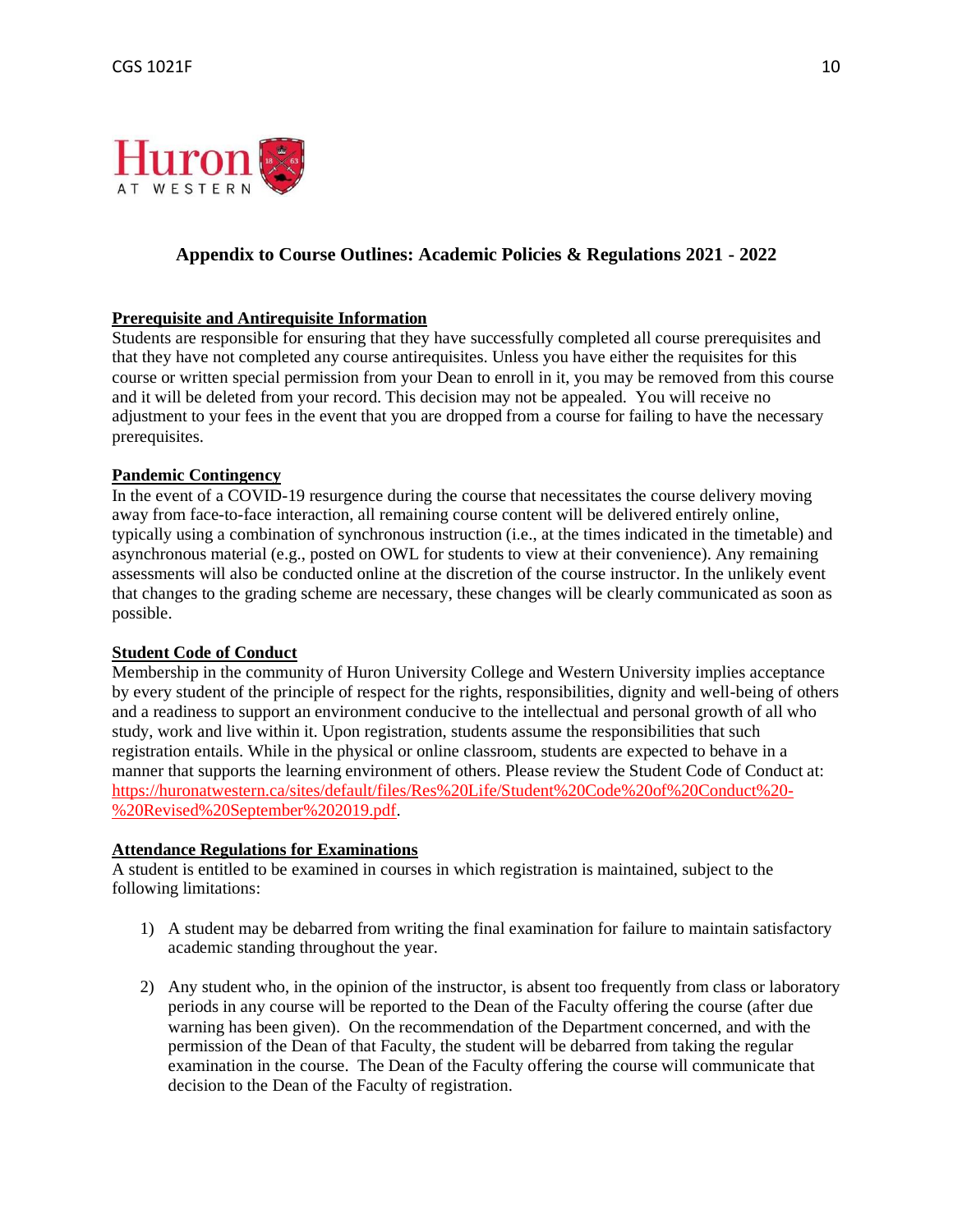## Review the policy on Attendance Regulations for Examinations here: [https://www.uwo.ca/univsec/pdf/academic\\_policies/exam/attendance.pdf.](https://www.uwo.ca/univsec/pdf/academic_policies/exam/attendance.pdf)

## **Statement on Academic Offences**

Scholastic offences are taken seriously and students are directed to read the appropriate policy, specifically, the definition of what constitutes a Scholastic Offence, at the following website: [https://www.uwo.ca/univsec/pdf/academic\\_policies/appeals/scholastic\\_discipline\\_undergrad.pdf.](https://www.uwo.ca/univsec/pdf/academic_policies/appeals/scholastic_discipline_undergrad.pdf) The appeals process is also outlined in this policy as well as more generally at the following website: [https://www.uwo.ca/univsec/pdf/academic\\_policies/appeals/appealsundergrad.pdf.](https://www.uwo.ca/univsec/pdf/academic_policies/appeals/appealsundergrad.pdf)

# **Turnitin.com**

All required papers may be subject to submission for textual similarity review to the commercial plagiarism detection software under license to the University for the detection of plagiarism. All papers submitted for such checking will be included as source documents in the reference database for the purpose of detecting plagiarism of papers subsequently submitted to the system. Use of the service is subject to the licensing agreement, currently between The University of Western Ontario and Turnitin.com [\(http://www.turnitin.com\)](http://www.turnitin.com/).

# **Statement on Use of Electronic Devices**

It is not appropriate to use electronic devices (such as, but not limited to, laptops, cell phones) in the classroom for non-classroom activities. Such activity is disruptive and distracting to other students and to the instructor, and can inhibit learning. Students are expected to respect the classroom environment and to refrain from inappropriate use of technology and other electronic devices in class.

# **Statement on Use of Personal Response Systems ("Clickers")**

Personal Response Systems ("clickers") may be used in some classes. If clickers are to be used in a class, it is the responsibility of the student to ensure that the device is activated and functional. Students must see their instructor if they have any concerns about whether the clicker is malfunctioning. Students must use only their own clicker. If clicker records are used to compute a portion of the course grade:

- the use of somebody else's clicker in class constitutes a scholastic offence
- the possession of a clicker belonging to another student will be interpreted as an attempt to commit a scholastic offence.

## **Academic Consideration for Missed Work**

Students who are seeking academic consideration for missed work during the semester may submit a selfreported absence form online provided that the absence is **48 hours or less** and the other conditions specified in the Senate policy at

[https://www.uwo.ca/univsec/pdf/academic\\_policies/appeals/accommodation\\_illness.pdf](https://www.uwo.ca/univsec/pdf/academic_policies/appeals/accommodation_illness.pdf) are met.

Students whose absences are expected to last **longer than 48 hours**, or where the other conditions detailed in the policy are not met (e.g., work is worth more than 30% of the final grade, the student has already used 2 self-reported absences, the absence is during the final exam period), may receive academic consideration by submitting a Student Medical Certificate (for illness) or other appropriate documentation (for compassionate grounds). The Student Medical Certificate is available online at [https://www.uwo.ca/univsec/pdf/academic\\_policies/appeals/medicalform.pdf.](https://www.uwo.ca/univsec/pdf/academic_policies/appeals/medicalform.pdf)

All students pursuing academic consideration, regardless of type, must contact their instructors no less than 24 hours following the end of the period of absence to clarify how they will be expected to fulfill the academic responsibilities missed during their absence. **Students are reminded that they should consider carefully the implications of postponing tests or midterm exams or delaying submission of work, and are encouraged to make appropriate decisions based on their specific circumstances.**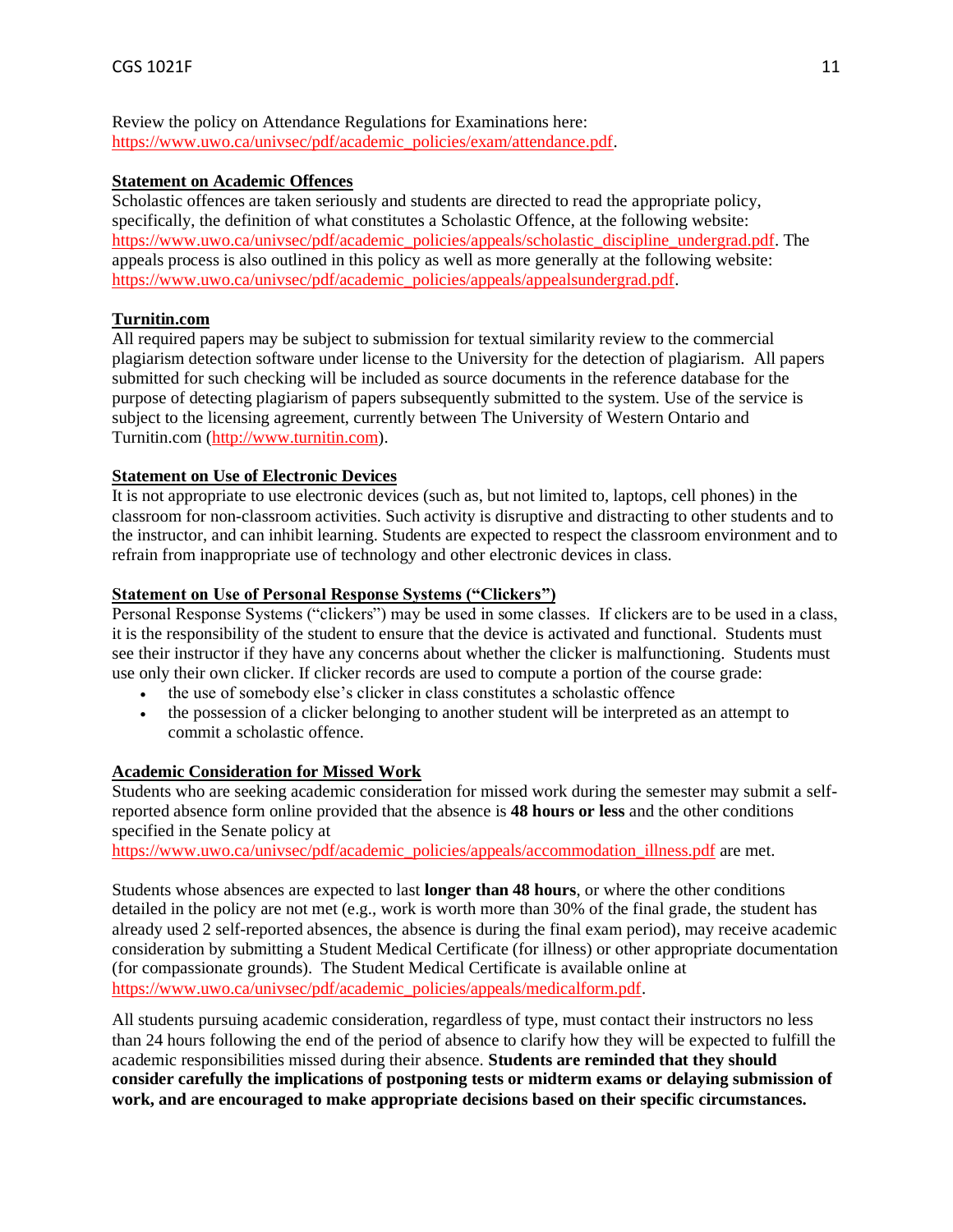Students who have conditions for which academic accommodation is appropriate, such as disabilities or ongoing or chronic health conditions, should work with Accessible Education Services to determine appropriate forms of accommodation. Further details concerning policies and procedures may be found at: [http://academicsupport.uwo.ca/.](http://academicsupport.uwo.ca/)

#### **Policy on Academic Consideration for a Medical/ Non-Medical Absence**

## **(a) Consideration on Medical Grounds for assignments worth** *less than 10%* **of final grade: Consult Instructor Directly and Contact Academic Advising**

When seeking consideration on **medical grounds** for assignments worth *less than 10%* of the final course grade, and if the student has exceeded the maximum number of permissible Self-Reported absences, the student should contact the instructor directly. The student need only share broad outlines of the medical situation. The instructor **may** require the student to submit documentation to the academic advisors, in which case she or he will advise the student and inform the academic advisors to expect documentation. If documentation is requested, the student will need to complete and submit the [Student Medical Certificate.](https://www.uwo.ca/univsec/pdf/academic_policies/appeals/medicalform_15JUN.pdf) The instructor may not collect medical documentation. The advisors will contact the instructor when the medical documentation is received, and will outline the severity and duration of the medical challenge as expressed on the Student Medical Certificate and in any other supporting documentation. The student will be informed that the instructor has been notified of the presence of medical documentation, and will be instructed to work as quickly as possible with the instructor on an agreement for accommodation.

## **(b) Consideration on Non-Medical Grounds: Consult Huron Support Services/Academic Advising, or email [huronsss@uwo.ca.](mailto:huronsss@uwo.ca)**

Students seeking academic consideration for a **non-medical** absence (e.g. varsity sports, religious, compassionate, or bereavement) will be required to provide appropriate documentation where the conditions for a Self-Reported Absence have not been met, including where the student has exceeded the maximum number of permissible Self-Reported. All consideration requests must include a completed [Consideration Request Form.](https://huronatwestern.ca/sites/default/files/Forms/Academic%20Consideration%20Request%20Form%202020.pdf) Late penalties may apply at the discretion of the instructor.

Please review the full policy on Academic Consideration for medical and non-medical absence at: [https://www.uwo.ca/univsec/pdf/academic\\_policies/appeals/accommodation\\_illness.pdf.](https://www.uwo.ca/univsec/pdf/academic_policies/appeals/accommodation_illness.pdf) Consult [Huron](https://huronatwestern.ca/student-life/student-services/academic-advising/)  [Academic Advising](https://huronatwestern.ca/student-life/student-services/academic-advising/) at [huronsss@uwo.ca](mailto:huronsss@uwo.ca) for any further questions or information.

## **Support Services**

For advice on course selections, degree requirements, and for assistance with requests for medical accommodation, students should email an Academic Advisor in Huron's Student Support Services at [huronsss@uwo.ca.](mailto:huronsss@uwo.ca) An outline of the range of services offered is found on the Huron website at: [https://huronatwestern.ca/student-life/student-services/.](https://huronatwestern.ca/student-life/student-services/)

Department Chairs, Program Directors and Coordinators are also able to answer questions about individual programs. Contact information can be found on the Huron website at: [https://huronatwestern.ca/contact/faculty-staff-directory/.](https://huronatwestern.ca/contact/faculty-staff-directory/)

If you think that you are too far behind to catch up or that your workload is not manageable, you should consult your Academic Advisor. If you are considering reducing your workload by dropping one or more courses, this must be done by the appropriate deadlines. Please refer to the Advising website, <https://huronatwestern.ca/student-life/student-services/academic-advising/> or review the list of official Sessional Dates on the Academic Calendar, available here: [http://www.westerncalendar.uwo.ca/SessionalDates.cfm.](http://www.westerncalendar.uwo.ca/SessionalDates.cfm)